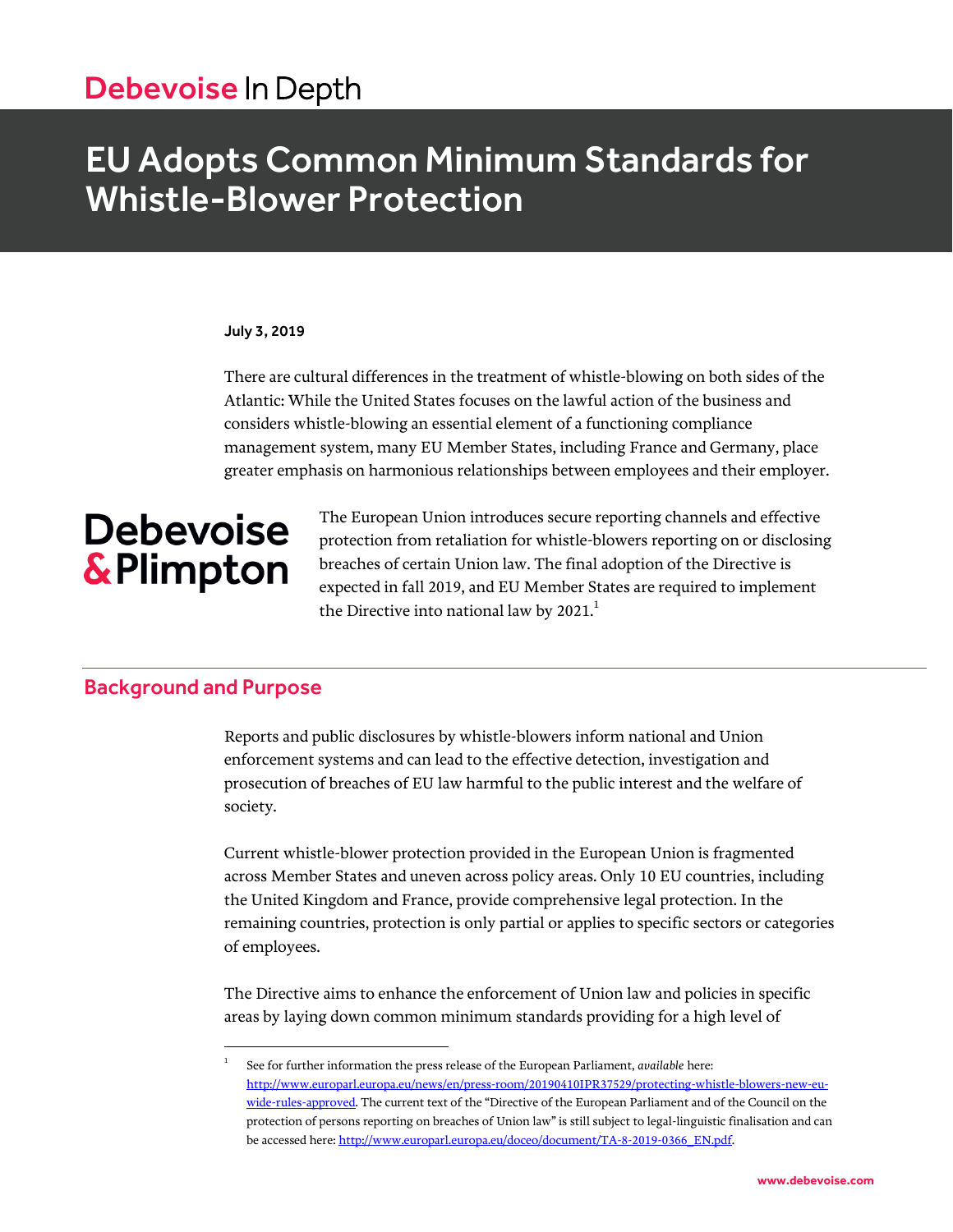protection of persons reporting on breaches of Union law. The instrument encourages the Member States to not only implement the European requirements but to also consider an extension to breaches of Union law not yet covered or of national laws.

## Main Features of Whistle-Blower Protection

#### Information on Breaches of Union Law

The Directive considers three types of breaches: *first*, the breach of certain acts referenced in an Annex and relating to, *inter alia*, public procurement; financial services, products and markets and prevention of money laundering and terrorist financing; consumer protection; protection of privacy and personal data, and security of network and information systems. The reference comprises not only genuine Union law but also national implementing acts; *second*, breaches affecting the financial interests of the Union through fraud, corruption or any other illegal activity affecting the Union funds; and *third*, breaches relating to the internal market, including breaches of the competition and state aid rules, and breaches relating to corporate tax law.

The law complements already-existing, sector-specific whistle-blower regimes, e.g., in the field of financial services or money laundering. The Member States' national security interests, including procurement in the defence sector, remain unaffected by the Directive. Further, the reporting or disclosing of classified information or information covered by legal and medical professional privilege is not protected. Members of other professions, including auditors, may qualify for protection. Both the secrecy of judicial deliberations or rules on criminal procedure remains outside the scope of whistle-blower protection.

The broad concept of "information on breaches" means information or reasonable suspicions about actual or potential breaches. It further refers to information about attempts to conceal past or, very likely, future breaches.

#### Protected Persons

The Directive protects reporting persons working in the private or public sector who acquired information on breaches in a work-related context. The protection extends to information that has been acquired before the work has actually begun or disclosed after the work has already ended.

Protected persons are workers or civil servants or self-employed persons, volunteers or trainees. The law further protects persons belonging to the administrative, management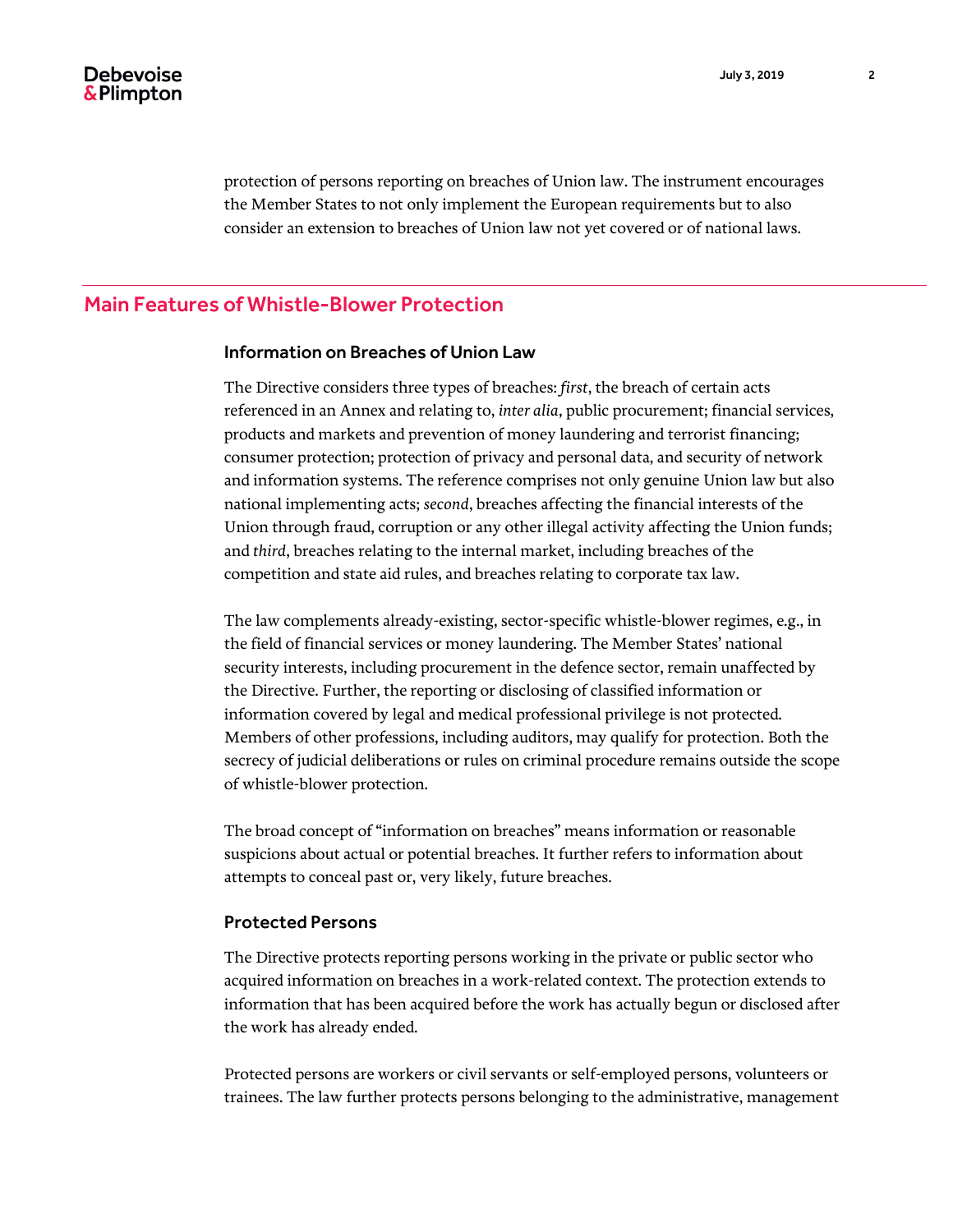or supervisory body of an undertaking and the shareholders of an undertaking. The Directive also covers persons working for contractors, subcontractors and suppliers.

Facilitators who are assisting the reporting person in the reporting process, third persons connected with the reporting person, such as colleagues or relatives, and legal entities connected to the reporting person enjoy the same level of protection.

#### Conditions for Protection

Persons reporting information on breaches qualify for protection if they follow the procedures of the Directive and have reasonable grounds to believe that the information reported was true at the time of reporting and that the information fell within the scope of the Directive.

Thus, making a report in honest error is protected while there is no protection for deliberately and knowingly making a wrong or misleading report. The motives of the reporting person are not relevant to the scope of the protection, and, therefore, a person making a report for personal advantage or based on a grievance arrangement may qualify for protection. However, the Directive does not envisage financial rewards for whistle-blowing.

The Directive covers non-anonymous reporting, but it also protects anonymous reporting persons from suffering retaliation in the event they are identified. Whether to also protect anonymous reporting remains at the discretion of the EU Member States.

#### Reporting Channels

The Directive provides for internal or external reporting and public disclosure.

Reporting through public disclosure to the press or social media is only protected in two cases: *first*, where the reporting person reported internally or externally, but no appropriate action was taken; and *second*, where the reporting person has reasonable grounds to believe that the issue which they are making the report about may (i) constitute an imminent and manifest danger to the public interest or (ii) that there is a risk of retaliation or low prospect of the breach being effectively addressed in the case of internal or external reporting.

In all other cases, whistle-blowers will be able to choose between internal and external reporting. The Directive encourages the use of internal channels before external reporting where the breach can be effectively addressed internally and where the reporting person considers that there is no risk of retaliation. That said, the reporting person enjoys the same level of protection whether they report internally or directly to the competent authorities.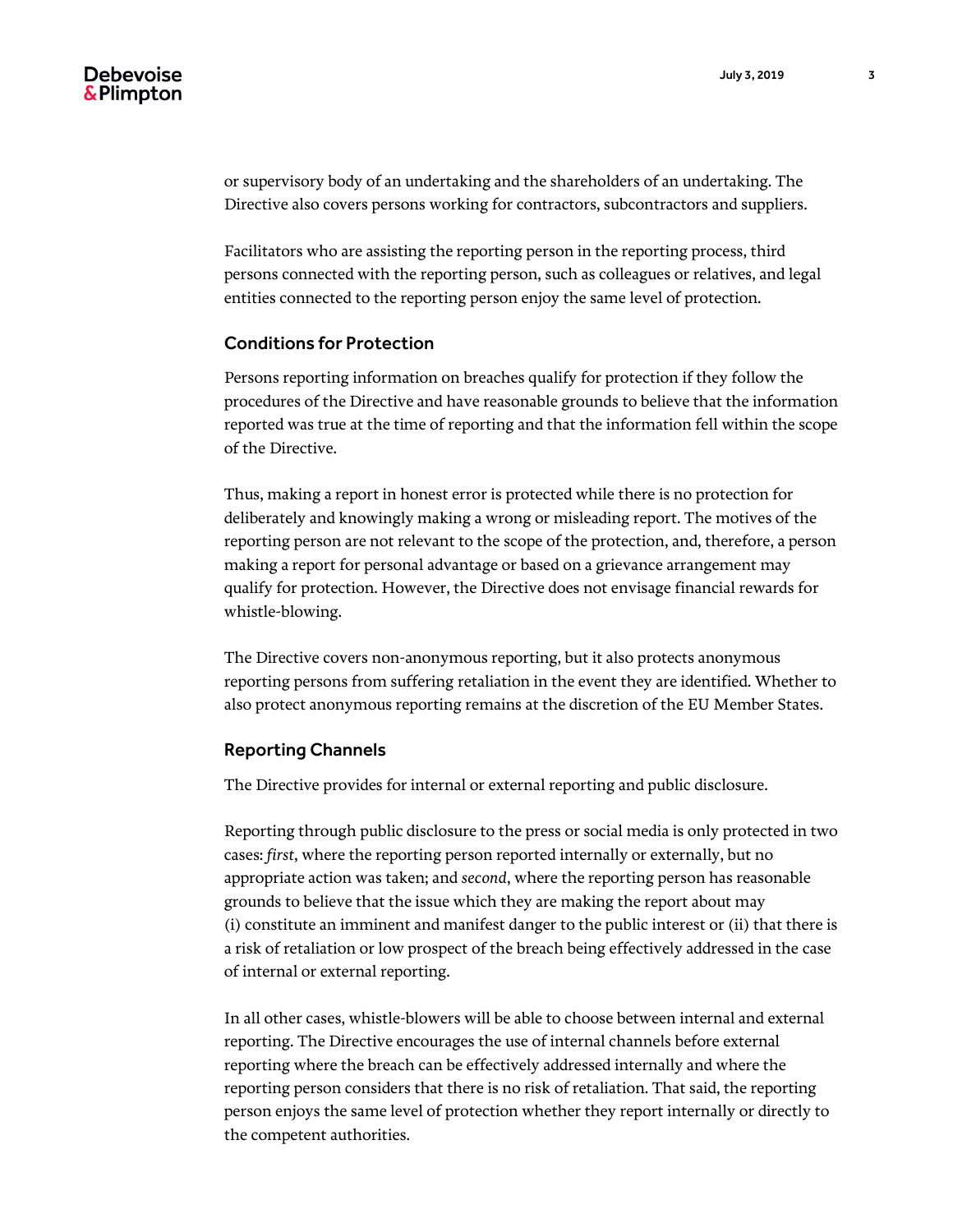## **Debevoise** & Plimpton

Legal entities in the private sector with 50 or more employees will be required to establish internal channels and procedures for reporting and following up on reports. These procedures may be operated internally by the company or by a third party. For entities with less than 250 employees, this requirement will become effective not earlier than two years following the Directive's implementation into national law. Internal procedures established under this Directive will require the acknowledgment of the receipt of a written or oral report via a confidentially secure channel by an impartial person who is then responsible for communicating with the reporting person and following up and providing feedback within a reasonable period not exceeding three months. The legal entity will also be required to inform the reporting person about the conditions and the procedures for reporting externally.

For the purposes of external reporting, Member States shall designate authorities competent to receive, give feedback or follow up on the reports. The authorities will transmit the report to the competent authorities for further investigation and communicate, if national law so provides, the final outcome of the investigation to the reporting person. Member States ensure that information about the conditions for protection, the contact details of the authority and the procedures is publicised.

The Directive protects the identity of the reporting person whether they have reported internally or externally. Their identity may only be disclosed in the context of state investigations or to preserve the rights of defence of the concerned person. Any processing of personal data must be undertaken in accordance with data protection laws, and personal data manifestly not relevant must be deleted without undue delay. Authorities and private and public legal entities shall keep records of every report received.

#### Protection Measures

#### Protection of the Reporting Person

The Directive prohibits any form of direct or indirect retaliation, including threats and attempted threats, and lists a wide variety of possible detrimental measures. This does not hinder employers from making employment-related decisions which are not prompted by the reporting or public disclosure.

In proceedings before a court or authority relating to a detriment suffered by the reporting person, it is presumed that the detriment was made in retaliation for the report or disclosure. Once the person suffering a detriment demonstrates prima facie that he has made a report, the burden of proof shifts to the person who took the detrimental action.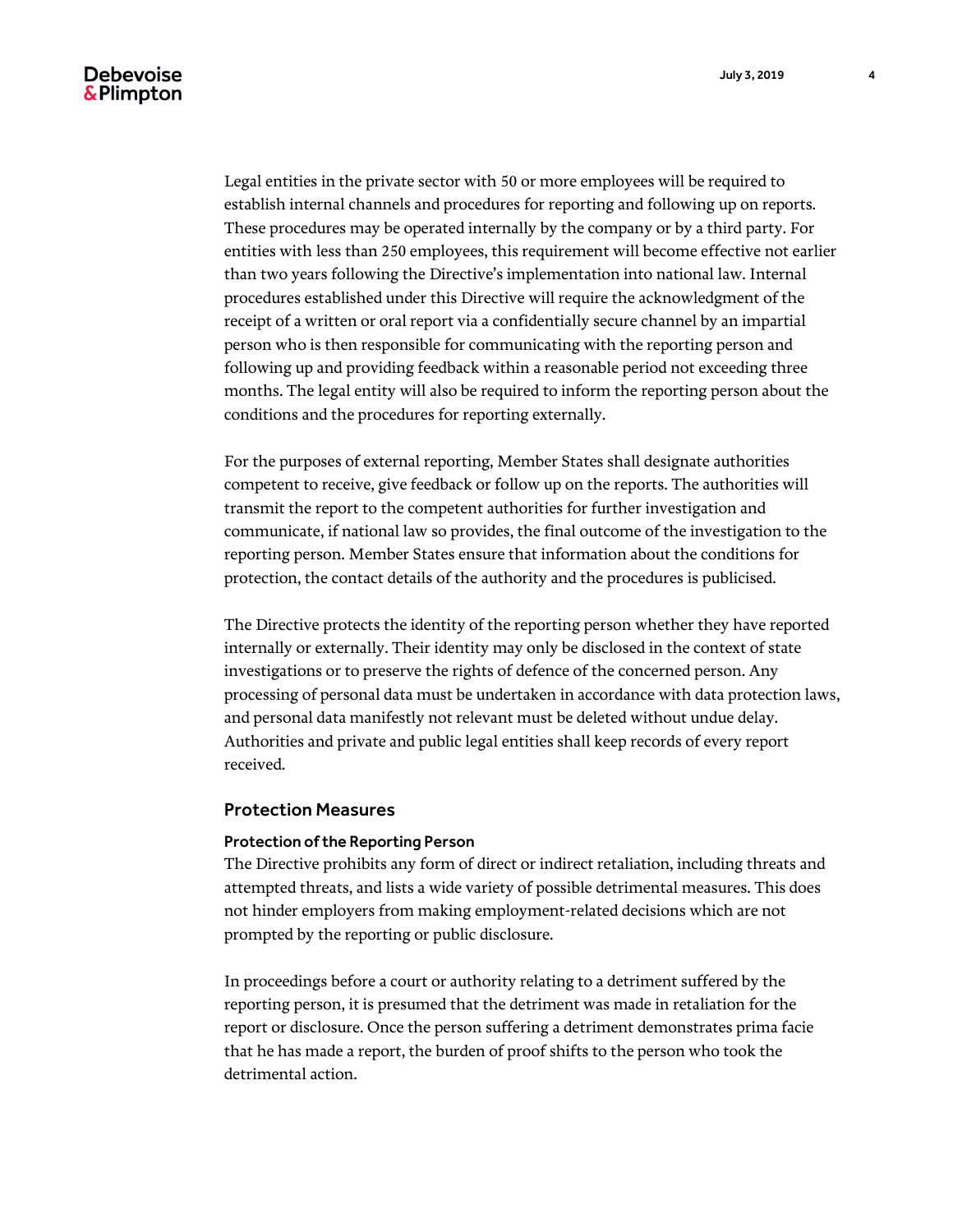The Member States support the whistle-blower in the form of free-of-charge independent advice on the procedures and remedies available for protection against retaliation, effective assistance of designated authorities and access to legal aid.

The reporting person shall not incur any liability in respect of the reporting or disclosure, be it civil, criminal, administrative or employment related. The reporting person enjoys immunity not only in respect of lawfully acquiring or obtaining access to the information reported but also if that acquisition of information creates separate administrative or labour-related liability. The reporting person will not benefit from immunity in cases where the acquisition of or access to the information is a criminal offence under national criminal law.

This protection will be mandatory and overrides loyalty clauses in contracts or confidentiality/nondisclosure agreements that would preclude reporting. Further, rights and remedies under the Directive may not be waived or limited by any agreement including a pre-dispute arbitration agreement.

The Directive requires the Member States to ensure that any whistle-blower who suffers retaliation shall benefit from remedies and full compensation for damages suffered including interim relief. In proceedings for defamation, breach of copyright, breach of data protection rules or disclosure of trade secrets, the reporting person shall have a defence based on their reporting.

#### Protection of the Concerned Person

The Directive requires the Member States to also protect the fundamental rights of the concerned person to an effective remedy and to a fair trial as well as the presumption of innocence and the rights of defence including the right to be heard and the right to access its files. The authorities shall ensure that the identity of the concerned person is protected for as long as the investigation is ongoing.

#### Penalties and Civil Sanctions

Persons that hinder reporting, take retaliatory measures, bring vexatious proceedings against reporting persons or reveal the identity of the reporting person shall be punished.

Persons who suffer prejudice from reports based on inaccurate or misleading information should retain the protection and the remedies available to him under the rules of general law. In particular, the concerned person should be entitled to compensation in accordance with national law if the inaccurate or misleading information was used deliberately or knowingly.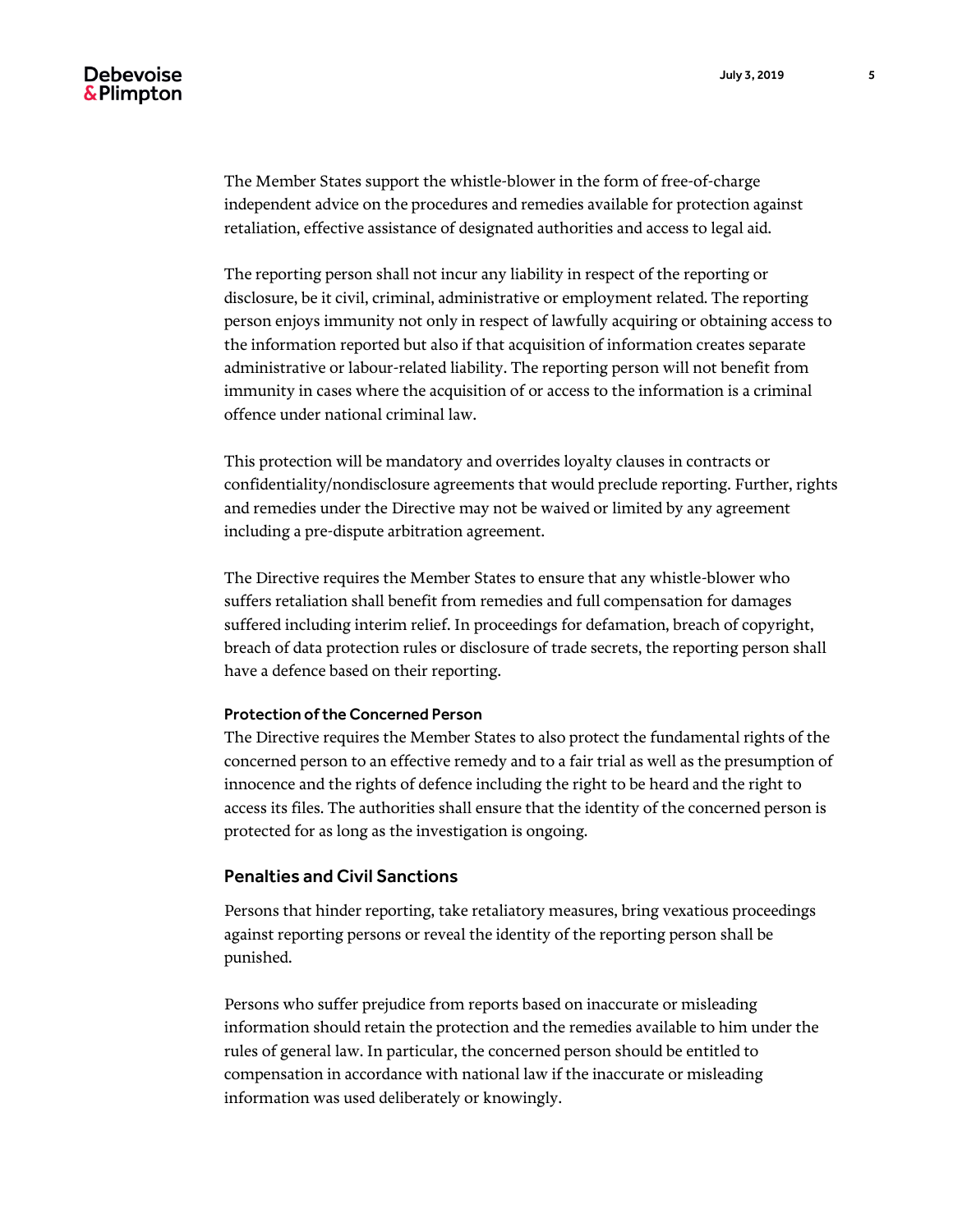# The Impact on the United Kingdom, France and Germany

#### United Kingdom

In the United Kingdom, whistle-blowers receive protection from their employment being terminated and from becoming subject to detriment or disadvantage at work. Protection is afforded to whistle-blowers only if they have made a "protected disclosure". Whether a disclosure qualifies for protection depends on the method of disclosure, the subject matter of disclosure and whether there is a reasonable belief that the disclosure is in the public interest. A qualifying disclosure must relate to one of six relevant subject matters: criminal offences, breaches of legal obligations, miscarriages of justice, danger to the health and safety of any individual, damage to the environment or the deliberate concealing of information about any of the aforementioned. In order for the qualifying disclosure to be protected, the disclosure must be made to an appropriate party which will often be the whistle-blower's employer (whether or not the employer has a whistleblowing policy in place).

Although the United Kingdom already offers extensive protection to whistle-blowers, there are certain aspects of the Directive that would involve additional requirements on companies. For example, currently, the United Kingdom does not require companies of any size, other than regulated entities, to implement whistle-blower policies. As stated above, the Directive will require companies with 50 or more employees to establish internal channels and procedures for reporting and following up on reports.

It is unclear what impact Brexit will have on the implementation of the Directive into English law. The government has not released any statements addressing the Directive specifically, and, therefore, if the United Kingdom leaves the European Union prior to the adoption of the Directive, it is not clear whether any change will in fact be made to national law.

#### France

In France, whistle-blowers' protection is provided for in Law No. 2016-1691 of Dec. 9, 2016 (the so-called "Sapin II Law"). The Law states that protection is afforded if the whistle-blower discloses or reports, in a "selfless manner" and in good faith, (i) a crime or an offence, (ii) a serious and manifest breach of an international commitment duly ratified or approved by France of a unilateral act of an international organisation adopted on the basis of such commitment, or of a law or a regulation, or (iii) a serious threat or harm to the general interest. According to article 6 of the Sapin II Law, a whistle-blower must have had personal knowledge of the facts to benefit from the protection, which is not a prerequisite under the Directive. Procedures implemented to collect alerts shall ensure strict confidentiality of the whistle-blower's identity.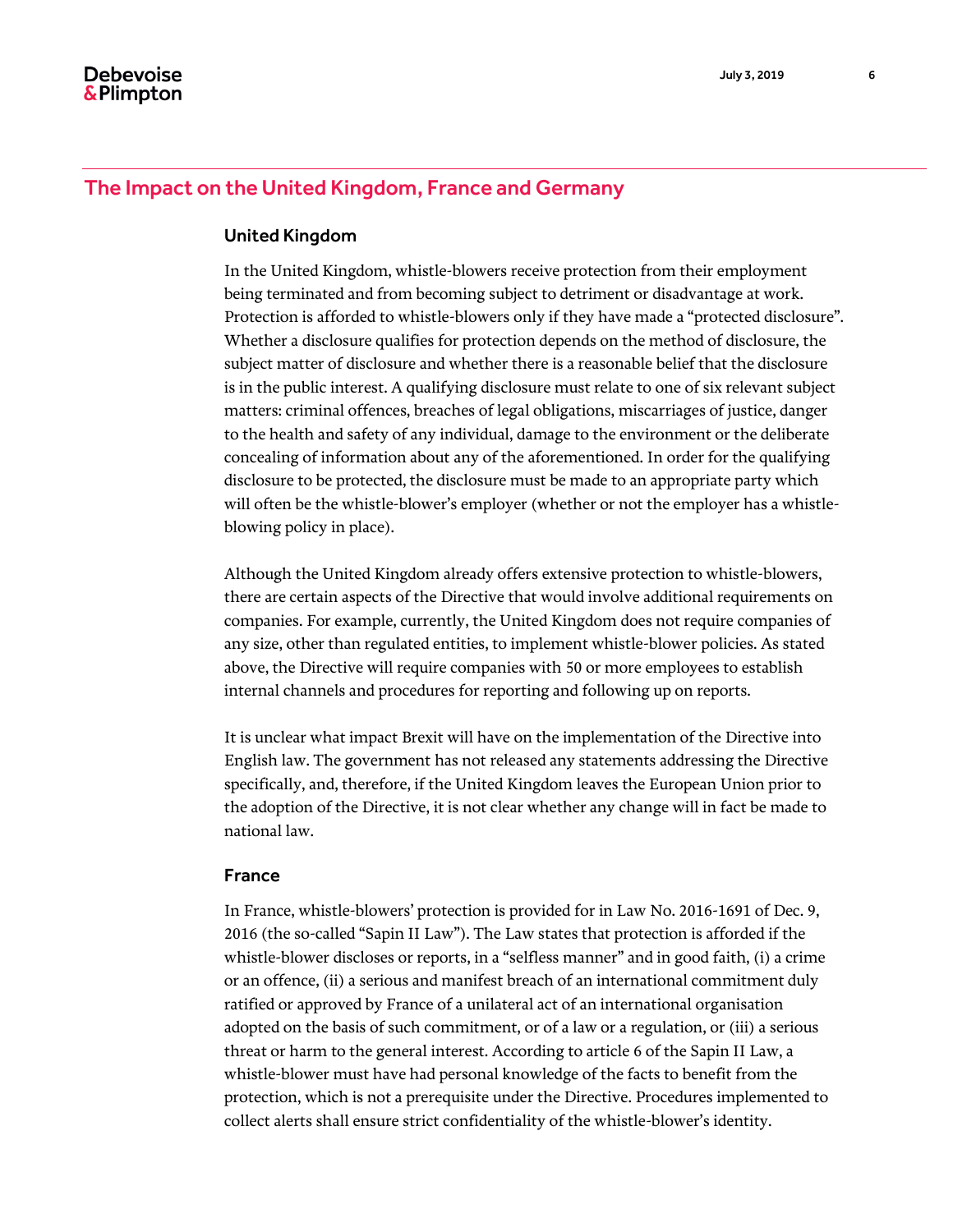Whistle-blowers are protected from retaliation, in the form of various employmentrelated measures including a prohibition against discriminatory treatment or dismissal. From a criminal standpoint, whistle-blowers, as defined by the Sapin II Law, cannot be held liable where the information disclosed infringed a legally protected secret, provided that such disclosure is necessary and proportionate to the protection of the interests at issue and that such disclosure took place in accordance with the reporting procedures laid down by the law. However, whistle-blowers cannot disclose facts covered by National Defence secrecy, medical secrecy or attorney-client privilege.

Although whistle-blowers are already protected, the French legal framework will still need to be amended at least as far as it transposes the Directive. In particular, to the requirement in the Sapin II Law that a whistle-blower must act in a "selfless manner", i.e. not be motivated by any personal interest (such as a monetary reward or business advantage), would need to be removed, at least as applies to violations of EU law. In addition, again at least as far as violations of EU law are concerned, potential whistleblowers will need to be allowed to report directly to competent authorities without, in principle, raising a prior internal alert as the Law currently requires. Also, French law does not provide for financial assistance and support, including psychological support, for whistle-blowers as provided for in article 20 of the Directive.

#### Germany

Germany is one of the Member States that offers protection to whistle-blowers only in special instances, such as in cases of reporting the misconduct of companies under the supervision of the German financial regulator, Bundesamt für Finanzdienstleistungsaufsicht, in accordance with the Act Establishing the Federal Financial Supervisory Authority, of violations of the Money Laundering Act or the General Equality Law and the Act on the Implementation of Measures of Occupational Safety and Health. German law further protects, in certain instances, whistle-blowers disclosing trade secrets in accordance with the recently promulgated Act on Trade Secrets.

It remains to be seen whether German implementing law will exceed the minimum standards, extend the scope also to other EU and domestic laws or put additional safeguards in to protect the participants' rights and interests.

German companies may be eager to use the mandatory reporting channels not only for the limited purpose of reporting certain EU law breaches but also to invite whistleblowers to report on breaches affecting the business to cope with compliance issues as early as possible.